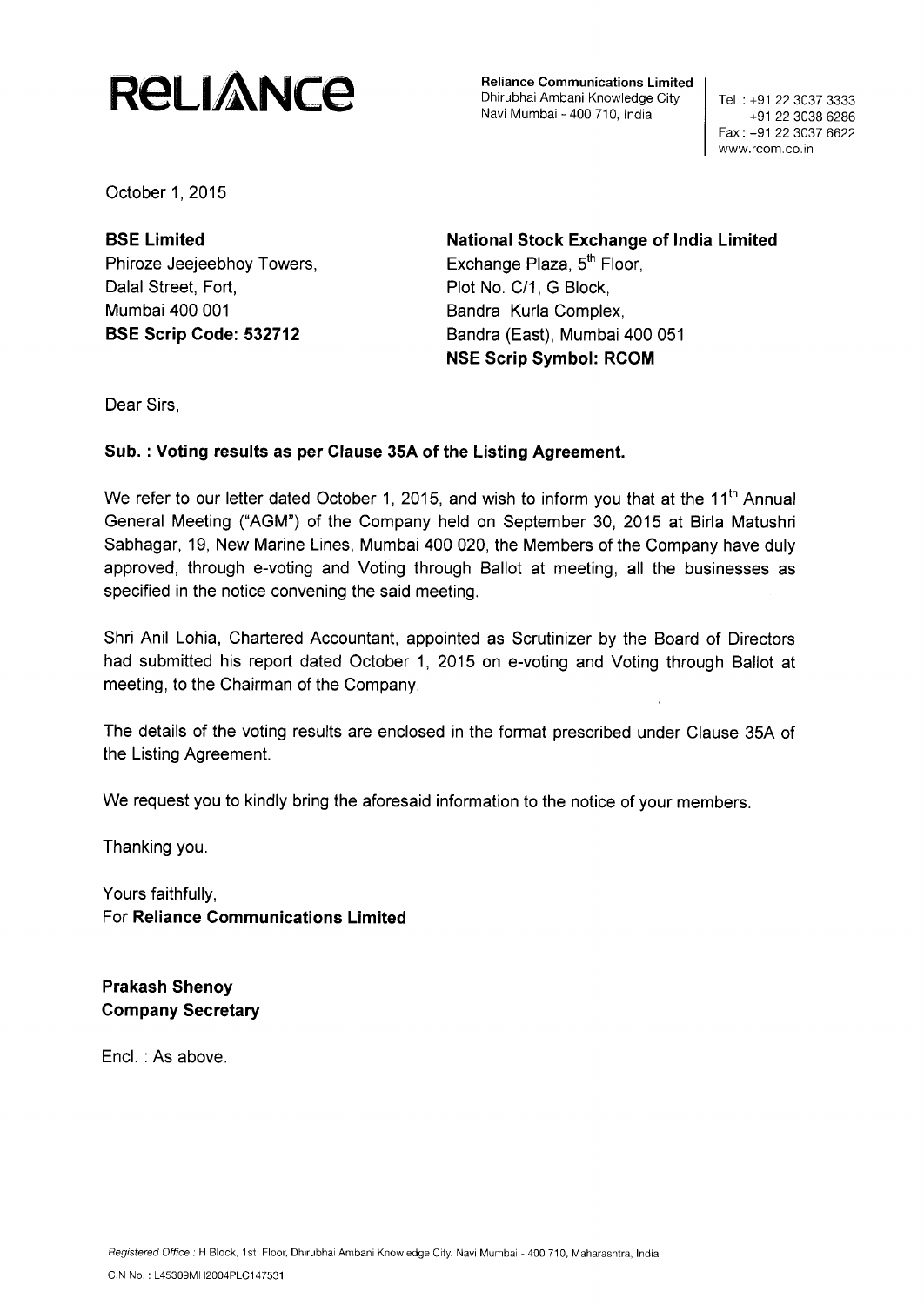**Date of AGM - September 30, 2015**

**Total Number of shareholders on record date : September 23, 2015, cut off date for recognising the voting rights of the shareholders, total number of shareholders - 1632460**

**No. of Shareholders present in the meeting either in person or through Proxy: 261**

**Promoters and Promoter Group: 25**

**Public : 236**

**No. of Shareholders who attended the meeting through Video Conferencing**

**Promoters and Promoter Group: Not arranged**

Public : Not arranged

Details of the Agenda: Resolution - 1 : To consider and adopt: a) the audited financial statement of the Company for the financial year ended March 31, 2015 and the report of the Board of Directors and Auditors thereon, and b) the audited consolidated financial statement of the Company for the financial year ended March 31, 2015 and the report of the Auditors thereon.

#### **Resolution required : (Ordinary / Special) : Ordinary**

#### **Mode of voting: (Show of hands / Poll / Postal Ballot /E-voting) : E-voting and Voting through Ballot at meeting**

| Promoters/Public                   | <b>Shares Held</b> | No. of Votes Polled | % of Votes Polled<br>on outstanding<br><b>Shares</b> | No. of Votes in<br>Favour | No. of Votes in<br>Against | % of Votes in<br><b>Favour on Votes</b><br>Polled | % of Votes in<br><b>Against on Votes</b><br>Polled |
|------------------------------------|--------------------|---------------------|------------------------------------------------------|---------------------------|----------------------------|---------------------------------------------------|----------------------------------------------------|
| <b>Promoter and Promoter Group</b> | 1485975844         | 1463696844          | 58.807                                               | 1463696844                | 0                          | 79.211                                            | 0.000                                              |
| Public - Institutional Holders     | 737186189          | 384071133           | 15.431                                               | 383162541                 | 908592                     | 20.736                                            | 0.049                                              |
| <b>Public - Others</b>             | 265817712          | 72662               | 0.003                                                | 68839                     | 3823                       | 0.004                                             | 0.000                                              |
| Total                              | 2488979745         | 1847840639          | 74.241                                               | 1846928224                | 912415                     | 99.951                                            | 0.049                                              |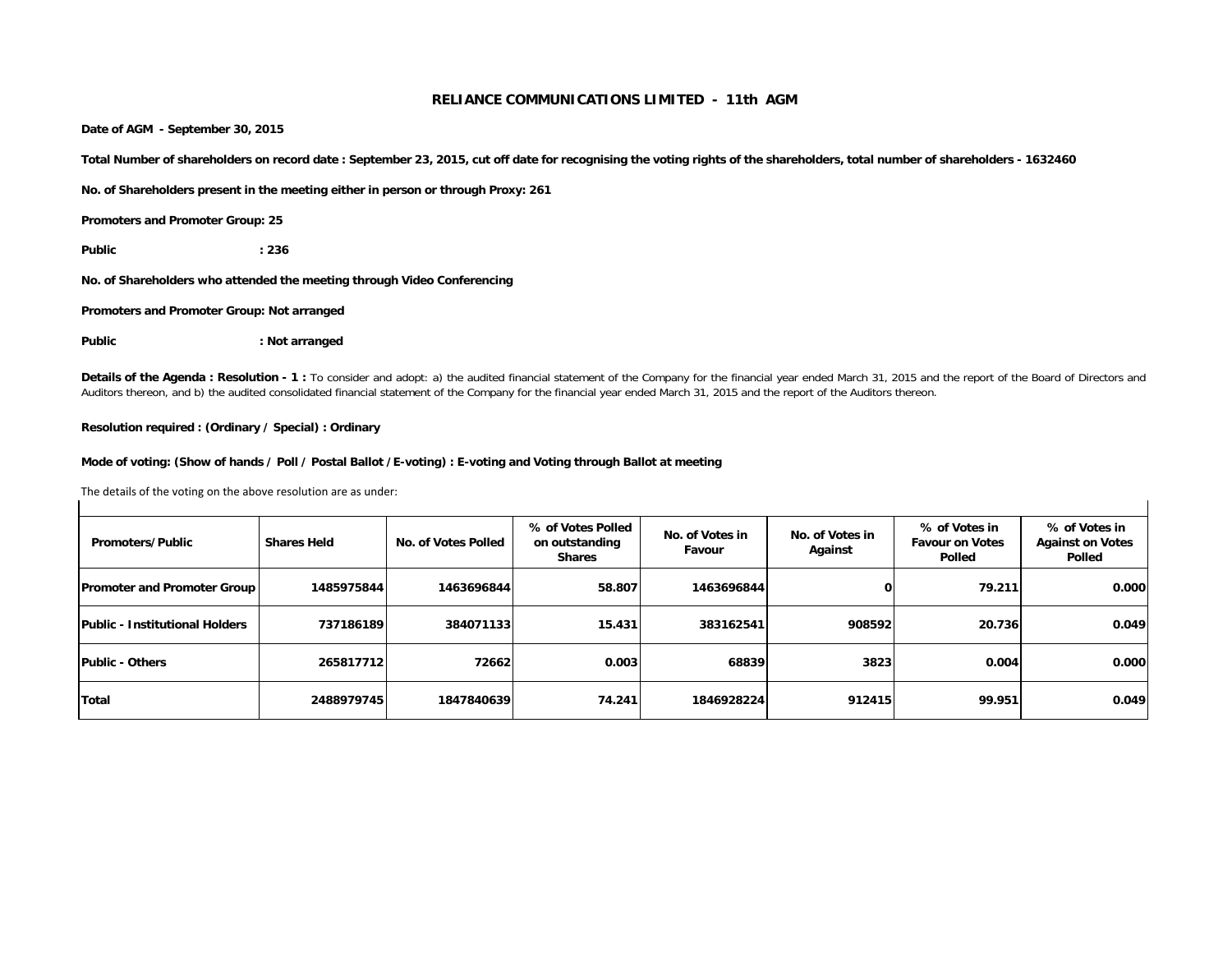Details of the Agenda: Resolution - 2 : : To appoint a Director in place of Smt. Manjari Kacker (DIN: 06945359), who retires by rotation under the provisions of the Companies Act, 2013 and being eligible, offers herself for re-appointment.

**Resolution required : (Ordinary / Special) : Ordinary**

#### **Mode of voting: (Show of hands / Poll / Postal Ballot /E-voting) : E-voting and Voting through Ballot at meeting**

| Promoters/Public                   | <b>Shares Held</b> | No. of Votes Polled | % of Votes Polled<br>on outstanding<br>Charge | No. of Votes in<br>Favour | No. of Votes in<br>Against | % of Votes in<br><b>Favour on Votes</b><br><b>Dollod</b> | % of Votes in<br><b>Against on Votes</b><br><b>Dollard</b> |
|------------------------------------|--------------------|---------------------|-----------------------------------------------|---------------------------|----------------------------|----------------------------------------------------------|------------------------------------------------------------|
| <b>Promoter and Promoter Group</b> | 1485975844         | 1463696844          | 58.807                                        | 1463696844                |                            | 79.211                                                   | 0.000                                                      |
| Public - Institutional Holders     | 737186189          | 384071133           | 15.431                                        | 377085010                 | 6986123                    | 20.407                                                   | 0.378                                                      |
| Public - Others                    | 265817712          | 71865               | 0.003                                         | 61224                     | 10641                      | 0.003                                                    | 0.001                                                      |
| Total                              | 2488979745         | 1847839842          | 74.241                                        | 1840843078                | 6996764                    | 99.621                                                   | 0.379                                                      |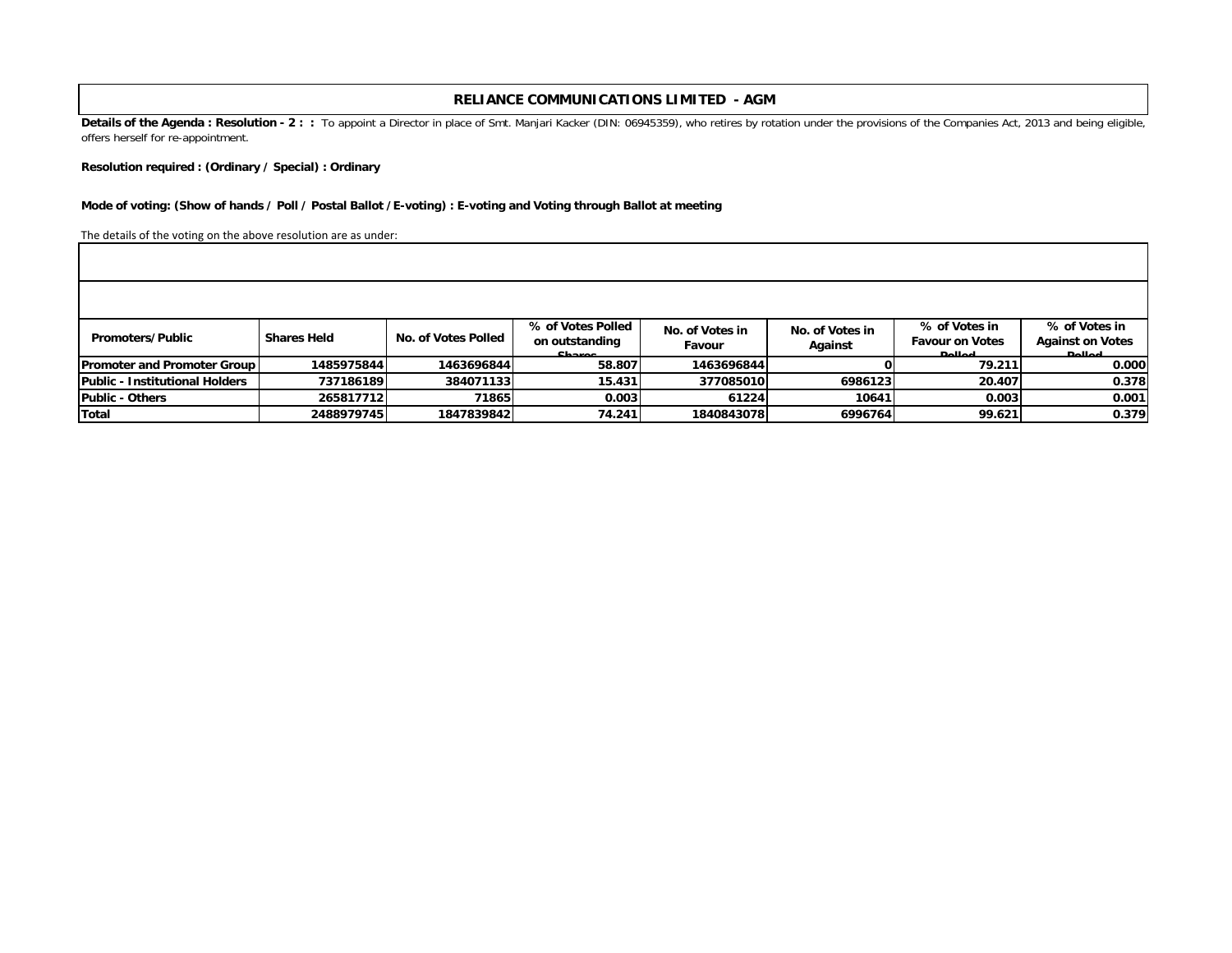**Details of the Agenda : Resolution - 3 :** : To appoint Auditors and to fix their remuneration.

**Resolution required : (Ordinary / Special) : Ordinary**

**Mode of voting: (Show of hands / Poll / Postal Ballot /E-voting) : E-voting and Voting through Ballot at meeting**

| <b>Promoters/Public</b>               | <b>Shares Held</b> | No. of Votes Polled | % of Votes Polled<br>on outstanding<br>Charge | No. of Votes in<br>Favour | No. of Votes in<br>Against | % of Votes in<br><b>Favour on Votes</b><br><b>Dollod</b> | % of Votes in<br><b>Against on Votes</b><br><b>Dollad</b> |
|---------------------------------------|--------------------|---------------------|-----------------------------------------------|---------------------------|----------------------------|----------------------------------------------------------|-----------------------------------------------------------|
| <b>IPromoter and Promoter Group I</b> | 1485975844         | 1463696844          | 58.807                                        | 1463696844                |                            | 79.211                                                   | 0.0001                                                    |
| Public - Institutional Holders        | 737186189          | 384071133           | 15.431                                        | 379170066                 | 4901067                    | 20.520                                                   | 0.265                                                     |
| Public - Others                       | 265817712          | 72587               | 0.003                                         | 68785                     | 3802                       | 0.004                                                    | 0.000                                                     |
| <b>Total</b>                          | 2488979745         | 1847840564          | 74.241                                        | 1842935695                | 4904869                    | 99.735                                                   | 0.265                                                     |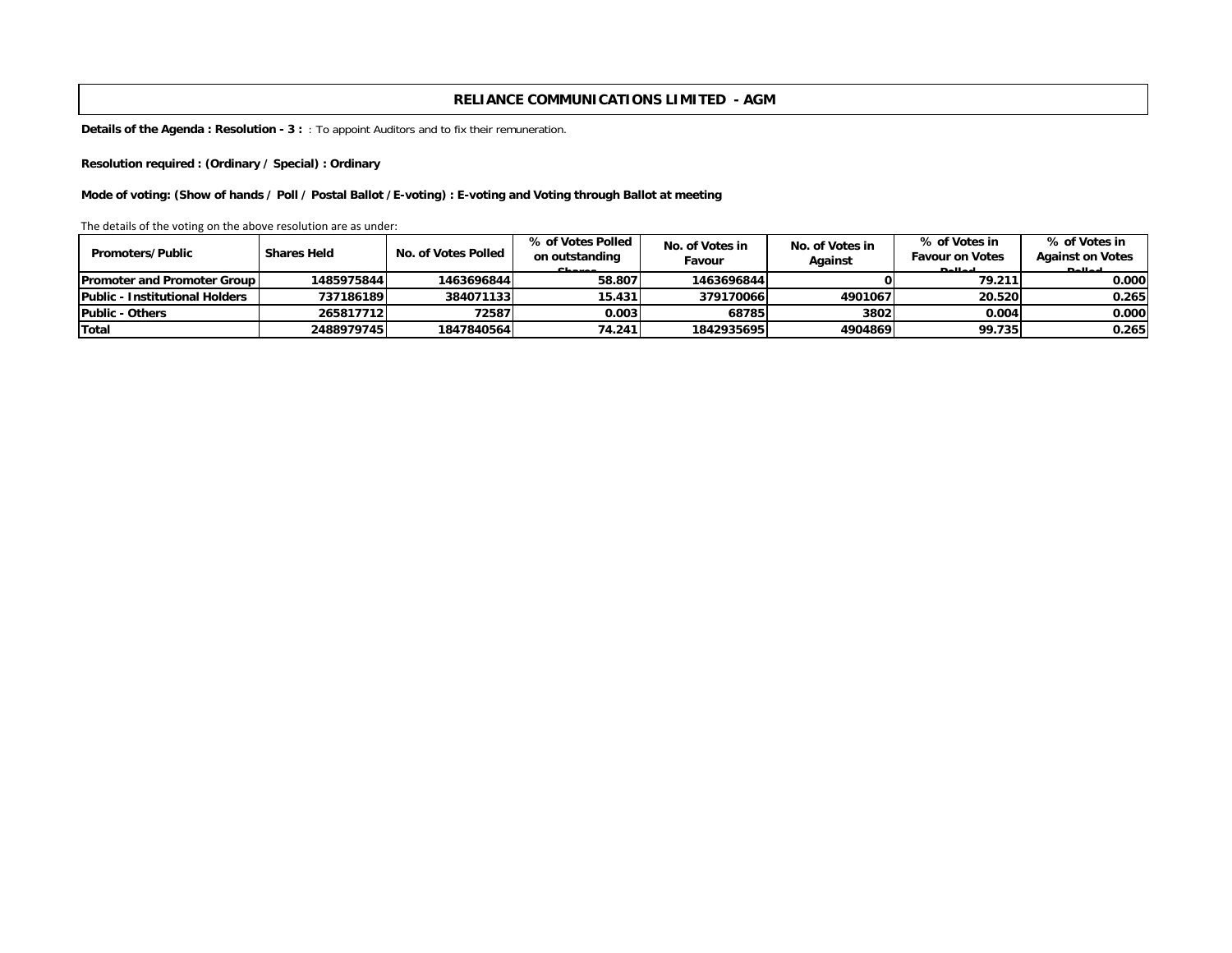**Details of the Agenda : Resolution - 4 : : Private Placement of Non-Convertible Debentures.**

**Resolution required : (Ordinary / Special) : Special** 

**Mode of voting: (Show of hands / Poll / Postal Ballot /E-voting) : E-voting and Voting through Ballot at meeting**

| <b>Promoters/Public</b>                | <b>Shares Held</b> | No. of Votes Polled | % of Votes Polled        | No. of Votes in | No. of Votes in | % of Votes in                           | % of Votes in                            |
|----------------------------------------|--------------------|---------------------|--------------------------|-----------------|-----------------|-----------------------------------------|------------------------------------------|
|                                        |                    |                     | on outstanding<br>Charge | Favour          | Against         | <b>Favour on Votes</b><br><b>Dollod</b> | <b>Against on Votes</b><br><b>Dollar</b> |
| <b>Promoter and Promoter Group</b>     | 1485975844         | 1463696844          | 58.807                   | 1463696844      |                 | 79.271                                  | 0.000                                    |
| <b>IPublic - Institutional Holders</b> | 737186189          | 382673001           | 15.375                   | 368913133       | 13759868        | 19.980                                  | 0.745                                    |
| Public - Others                        | 265817712          | 72687               | 0.003                    | 64666           | 8021            | 0.004                                   | 0.000                                    |
| Total                                  | 2488979745         | 1846442532          | 74.185                   | 1832674643      | 13767889        | 99.254                                  | 0.746                                    |